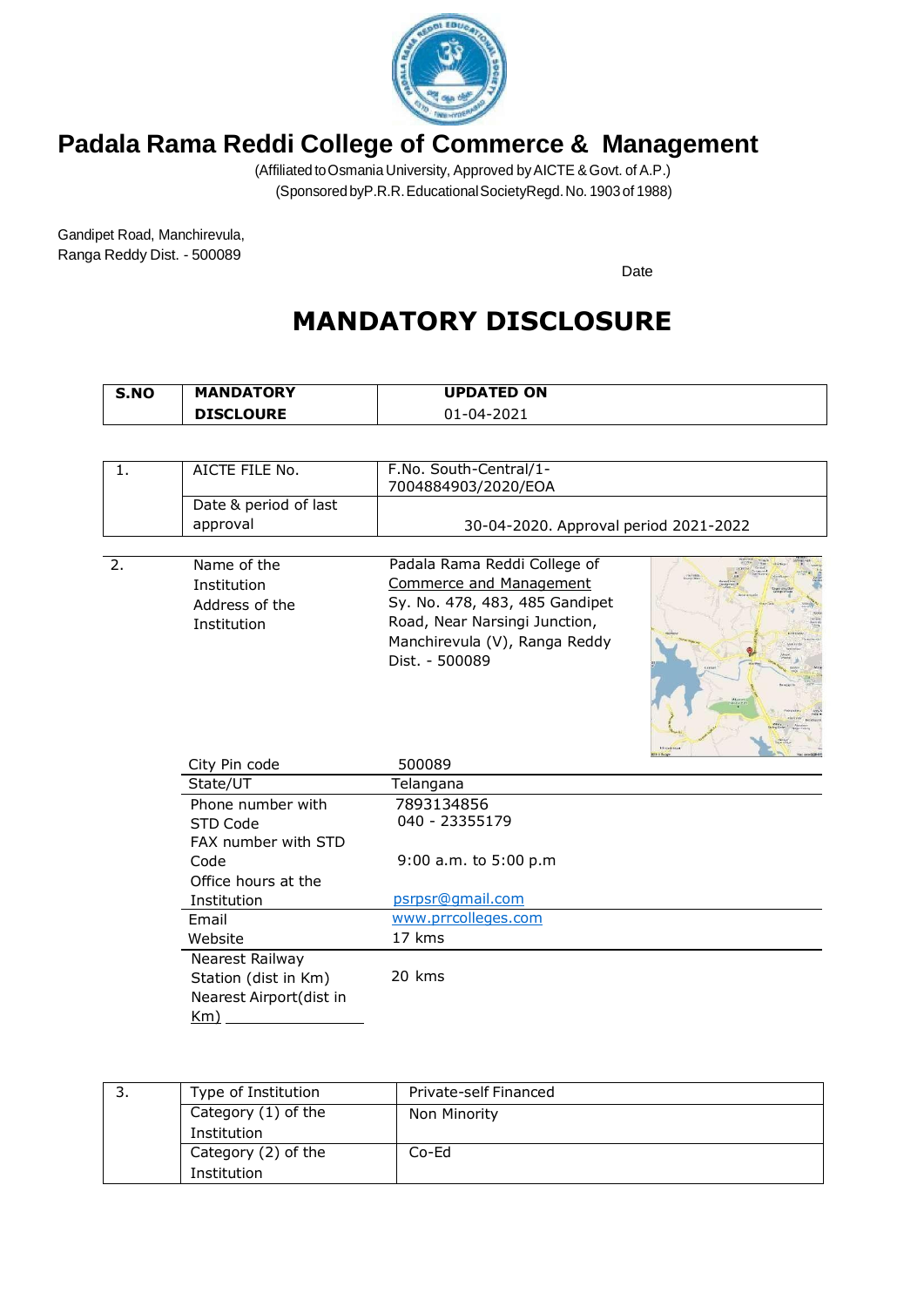

(Affiliated toOsmania University, Approved byAICTE &Govt. of A.P.) (SponsoredbyP.R.R.EducationalSocietyRegd.No. 1903of 1988)

Gandipet Road, Manchirevula, Ranga Reddy Dist. - 500089

| 4. | Name of the organization<br>running the Institution | Padala Rama Reddi Educational Society                                                                      |
|----|-----------------------------------------------------|------------------------------------------------------------------------------------------------------------|
|    | Type of the organization                            | Society                                                                                                    |
|    | Address of the organization                         | 6-3-347/12/A, Sai temple Street, Dwarakapuri Colony,<br>Panjagutta, Hyderabad, Andhra Pradesh. Pin. 500082 |
|    | Registered with                                     | Registrar of Societies, Govt. Of Andhra Pradesh                                                            |
|    | Registration date                                   | 27/07/1988                                                                                                 |
|    | Website of the organization                         | www.prrcolleges.com                                                                                        |

| Name of the affiliating<br>University | Osmania University            |
|---------------------------------------|-------------------------------|
| Address                               | Tarnaka, Hyderabad, Telangana |
| Website                               | www.osmania.ac.in             |
| Latest affiliation period             | 2019-2020                     |

| 6. | Name of                    | Dr. S.Phani Shekhar               |
|----|----------------------------|-----------------------------------|
|    | Principal/Director         |                                   |
|    | <b>Exact Designation</b>   | Principal cum Associate Professor |
|    | Phone number with STD Code | 040 - 23744942                    |
|    | FAX number with STD Code   | 040 - 23355179                    |
|    | Email                      | principal@prrcolleges.net         |
|    | <b>Highest Degree</b>      | Ph.D.                             |
|    | Field of specialization    | Marketing                         |

| 7. | Governing Board<br><b>Members</b> | Chairman                            | K. Satyanarayana Murthy<br>Legal Advisor,<br><b>State Election Commission</b> |
|----|-----------------------------------|-------------------------------------|-------------------------------------------------------------------------------|
|    |                                   | University                          | Prof. T KRISHNA RAO                                                           |
|    |                                   | Representative on<br>Governing Body | Dept. of Philosphy<br>UCA&SS,<br>Osmania University                           |
|    |                                   | University                          | Dr.A.Patrick                                                                  |
|    |                                   | Representative on                   | Dept Of<br>Commerce,<br>UCC&BM,                                               |
|    |                                   | Governing Body                      | Osmania University                                                            |
|    |                                   | Member                              | P. Rama Reddi,<br>Correspondent                                               |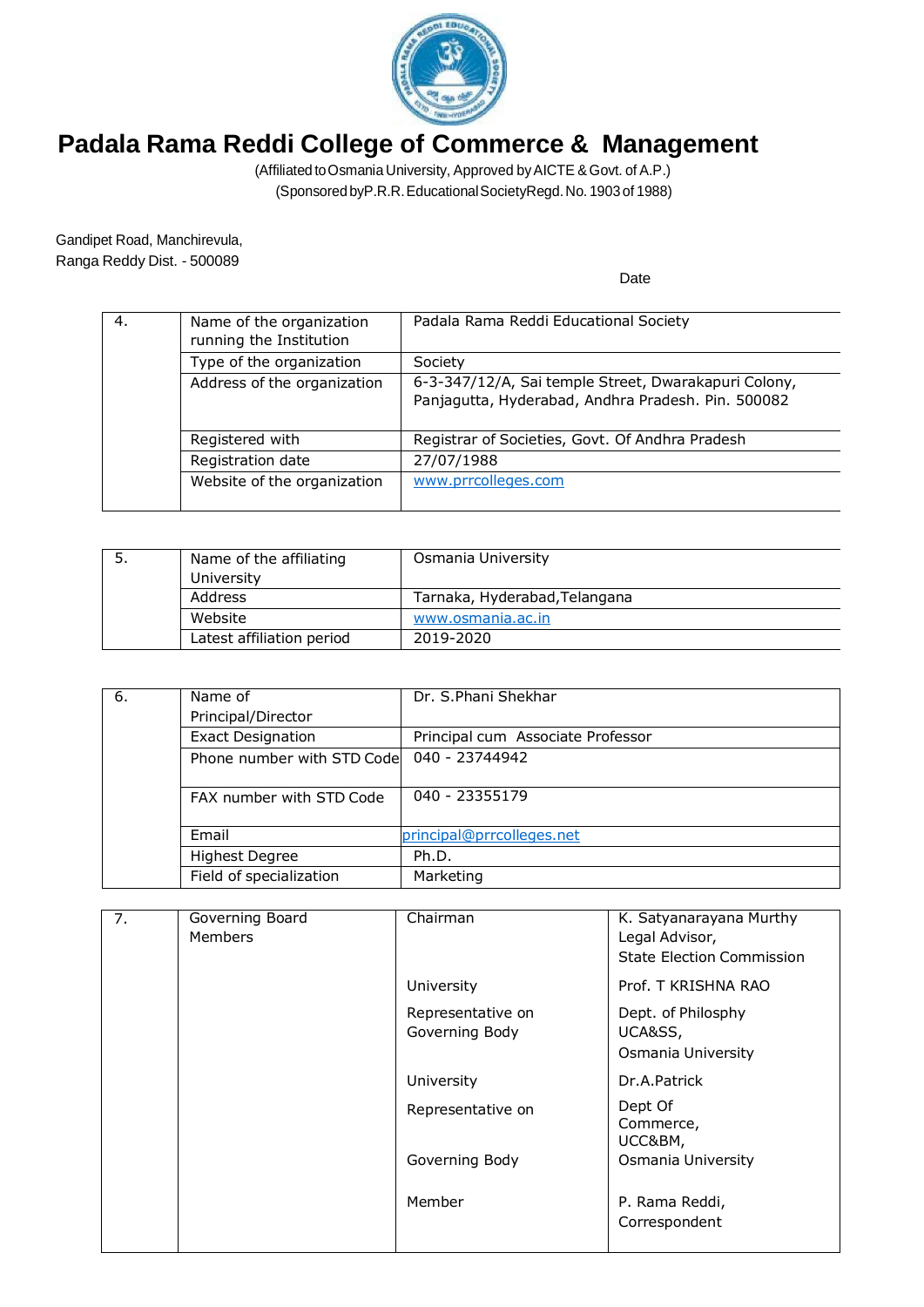

(Affiliated toOsmania University, Approved byAICTE &Govt. of A.P.) (SponsoredbyP.R.R.EducationalSocietyRegd.No. 1903of 1988)

Gandipet Road, Manchirevula, Ranga Reddy Dist. - 500089

|                              | Member                           | P. Srinivasa Reddy, Secretary                            |
|------------------------------|----------------------------------|----------------------------------------------------------|
|                              | Member                           | Director, P.R.R. Colleges.                               |
|                              | Member                           | Principal, P.R.R. College of<br>Commerce and Management. |
| Frequency of meetings & date | 3 times in a year                |                                                          |
| of the last meeting          | Last Meeting held on: 01-12-2021 |                                                          |

| Academic Advisory Body                              | Academic Advisory Body meetings are held at Osmania<br>University as per university schedule |
|-----------------------------------------------------|----------------------------------------------------------------------------------------------|
| Frequency of meetings & date<br>of the last meeting |                                                                                              |

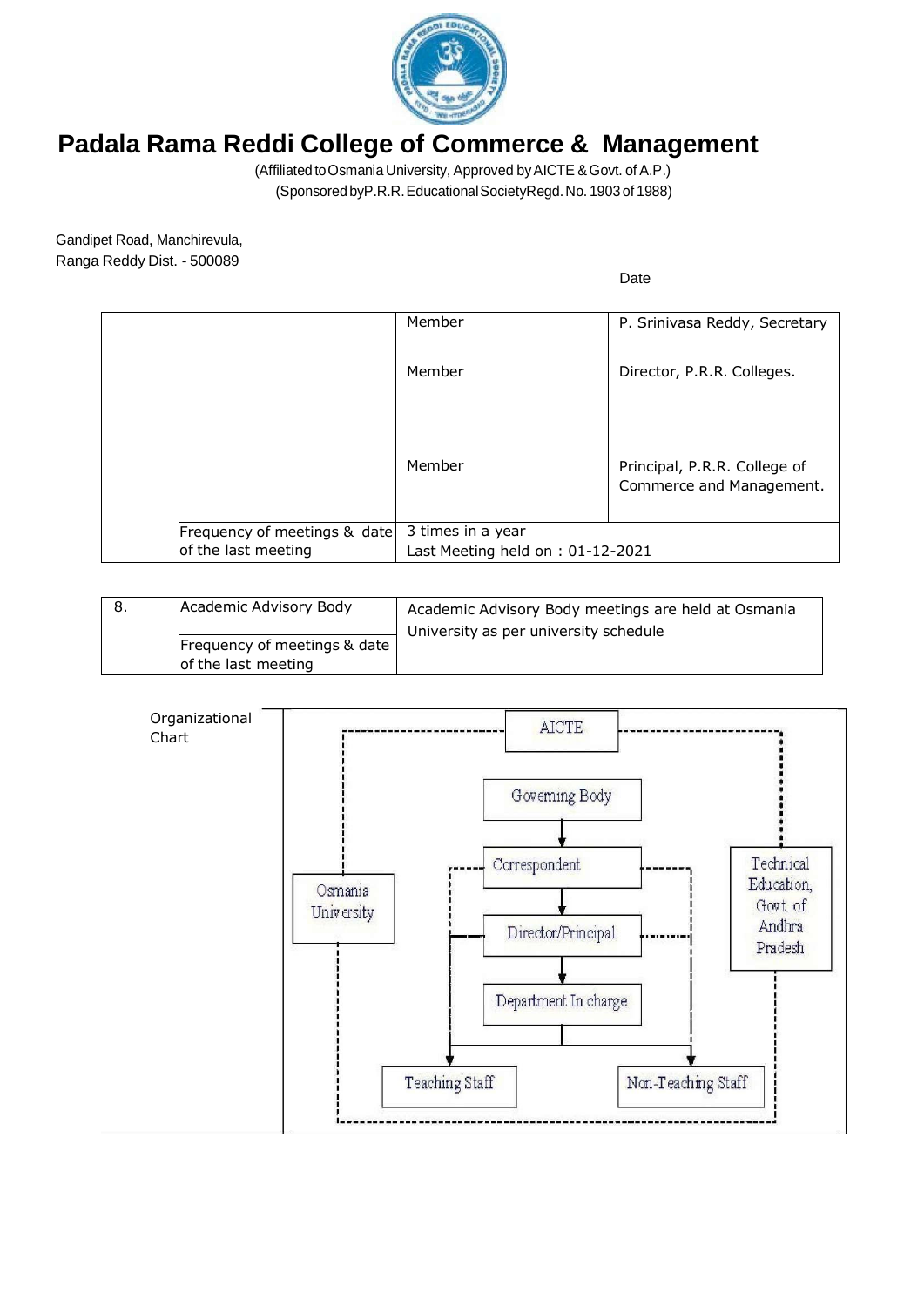

(Affiliated toOsmania University, Approved byAICTE &Govt. of A.P.) (SponsoredbyP.R.R.EducationalSocietyRegd.No. 1903of 1988)

Gandipet Road, Manchirevula, Ranga Reddy Dist. - 500089

| 10. | Student feedback<br>mechanism on Institution<br>Governance/faculty<br>performance | Feedback from students is taken from students<br>through a questionnaire twice during a semester.<br>First Feedback is taken in the middle of the semester<br>and the second feedback is taken at the end of the<br>semester.                                                                                                                                                                                                                                                                 |
|-----|-----------------------------------------------------------------------------------|-----------------------------------------------------------------------------------------------------------------------------------------------------------------------------------------------------------------------------------------------------------------------------------------------------------------------------------------------------------------------------------------------------------------------------------------------------------------------------------------------|
| 11. | Grievance redressal<br>mechanism for faculty<br>staff and students                | <b>First Level:</b> The functional head (HODs) shall attend to<br>the individual grievance related to the concerned<br>department. A decision if necessary, in consultations with<br>others, and the grieved party shall be communicated in 48<br>hrs of time.                                                                                                                                                                                                                                |
|     |                                                                                   | <b>Second Level:</b> In case the individual is not satisfied with<br>the decision, the matter shall be referred to the Grievance<br>Redressal Cell. The committee shall comprise of PRR<br>Educational Society Representative, Correspondent of the<br>college, Principal and 2 faculty representatives (and in<br>case of student grievance not less than 5 student<br>representatives). The committee shall consider the matter<br>in detail and record the observation in seven days time. |

| 12. a | Name of the Department*                            |                                                     | <b>Business Management</b>                |           |  |
|-------|----------------------------------------------------|-----------------------------------------------------|-------------------------------------------|-----------|--|
|       | Course                                             | Masters in Business Administration                  |                                           |           |  |
|       | Level                                              | PG                                                  |                                           |           |  |
|       | 1 <sup>st</sup> Year of approval by the<br>Council | 1996                                                |                                           |           |  |
|       | Year wise Sanctioned                               | 2020-2021                                           | 2019-2020                                 | 2018-2019 |  |
|       | Intake                                             | 120                                                 | 120                                       | 120       |  |
|       | Year wise Actual                                   | 2020-2021                                           | 2019-2020                                 | 2018-2019 |  |
|       | Admissions                                         | 75                                                  | 100                                       | 120       |  |
|       | Cut off marks-General quota                        | Qualifying marks in ICET-2018 is 40% and no minimum |                                           |           |  |
|       |                                                    |                                                     | marks are prescribed for SC/ST candidates |           |  |
|       | % Students passed with                             | 2020-2021                                           | 2019-2020                                 | 2018-2019 |  |
|       | Distinction                                        | 05                                                  | 04                                        | 01        |  |
|       | % Students passed with                             | 2020-2021                                           | 2019-2020                                 | 2018-2019 |  |
|       | First class                                        | 33                                                  | 40                                        | 28        |  |
|       | <b>Students Placed</b>                             | 24                                                  |                                           |           |  |
|       | Average Pay                                        | 1,20,000                                            |                                           |           |  |
|       | package, Rs./Year                                  |                                                     |                                           |           |  |
|       | Students opted for                                 |                                                     |                                           |           |  |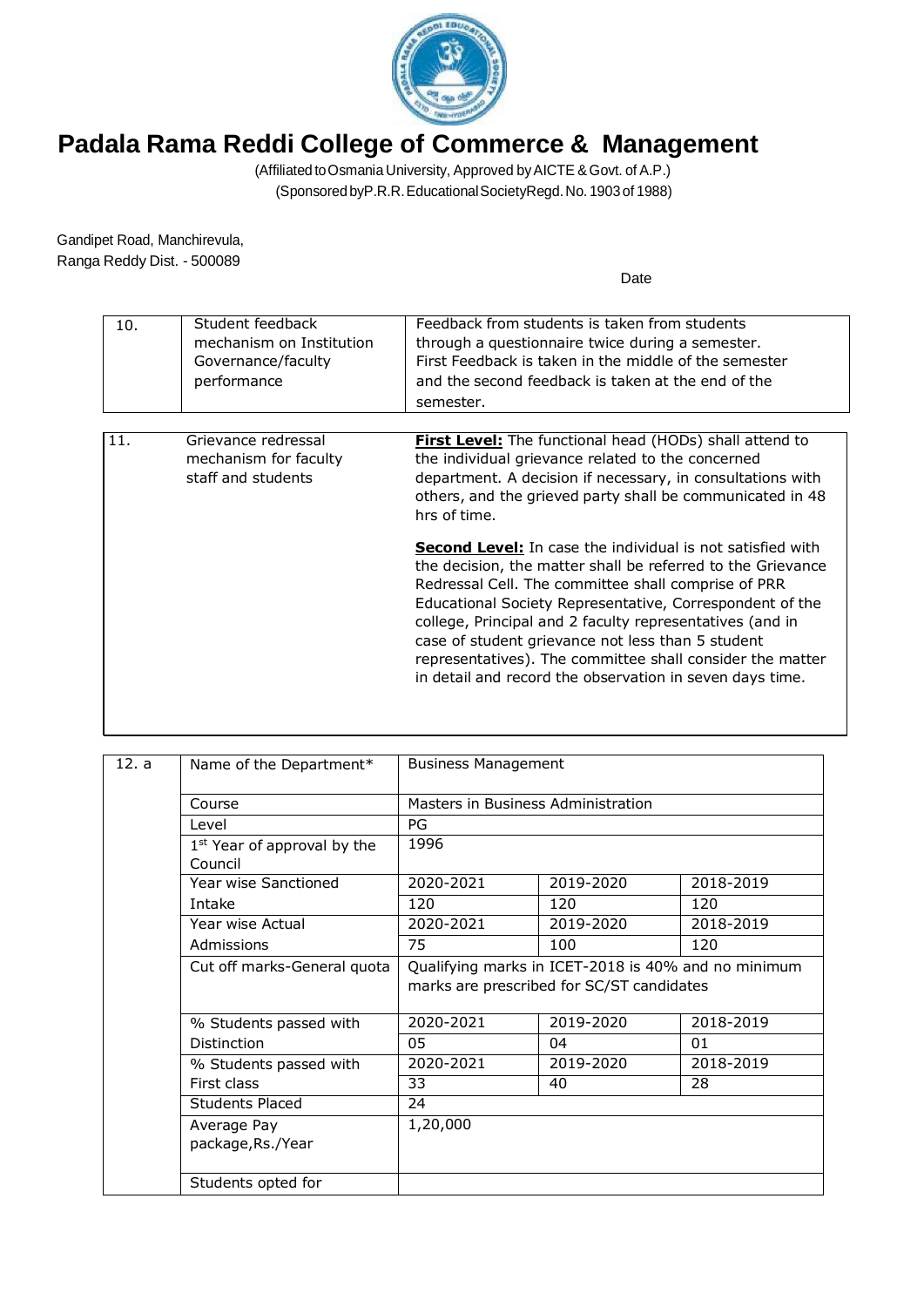

(Affiliated toOsmania University, Approved byAICTE &Govt. of A.P.) (SponsoredbyP.R.R.EducationalSocietyRegd.No. 1903of 1988)

Gandipet Road, Manchirevula, Ranga Reddy Dist. - 500089

| Higher studies              | 02             |
|-----------------------------|----------------|
| Accreditation Status of     | Not Accredited |
| the course                  |                |
| Doctoral Courses            | No             |
| Foreign Collaboration, if   | No             |
| any                         |                |
| <b>Professional Society</b> | No             |
| Memberships                 |                |
| Professional activities     | No             |
| Consultancy activities      | No             |
| Grants fetched              | No.            |
| Departmental Achievements   | None           |
|                             |                |
| Distinguished Alumni        | None           |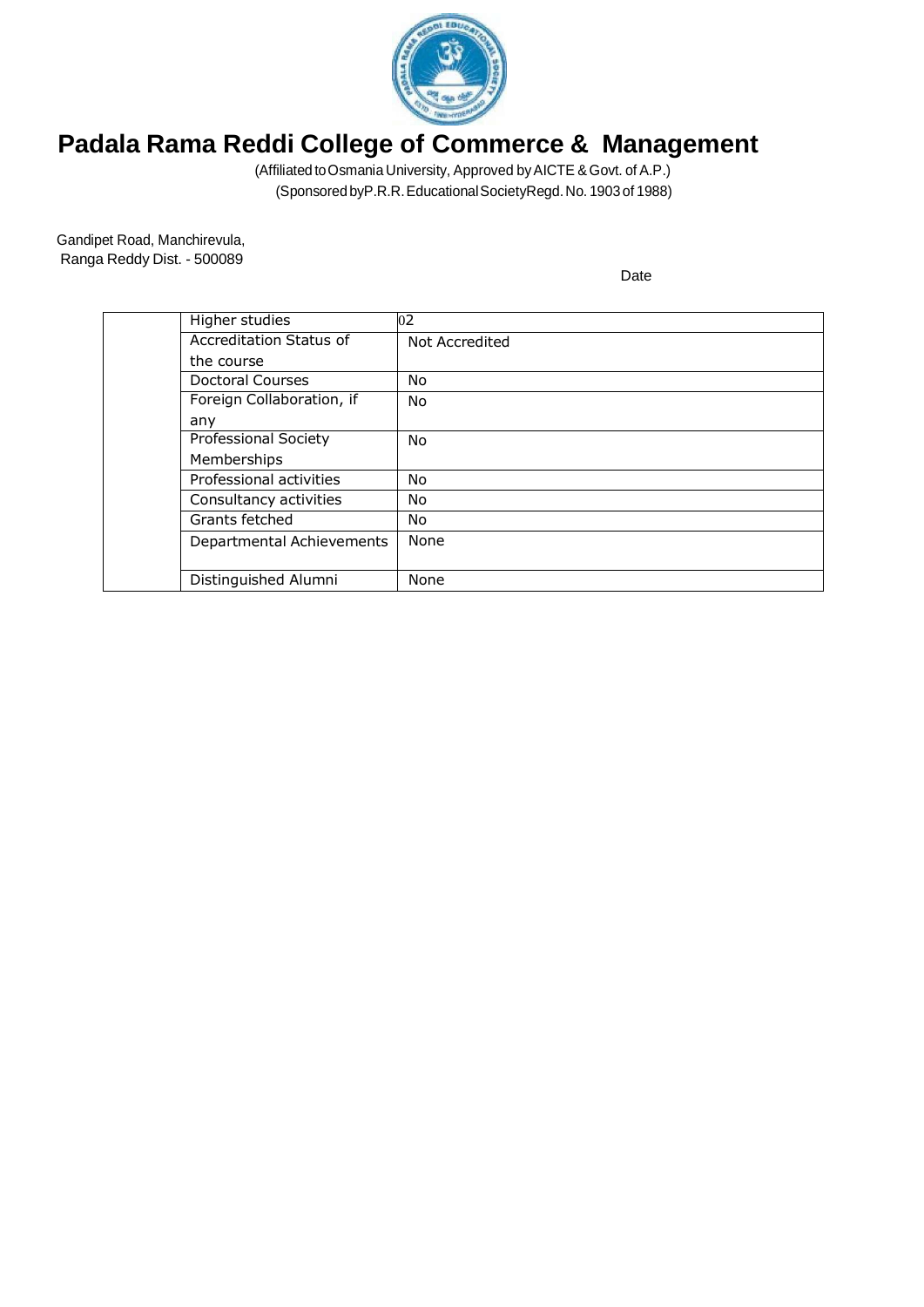

(Affiliated toOsmania University, Approved byAICTE &Govt. of A.P.) (SponsoredbyP.R.R.EducationalSocietyRegd.No. 1903of 1988)

Gandipet Road,Manchirevula, RangaReddyDist. -500089 Ranga Reddy Dist. - 500089

Date

 $\mathcal{P}$ 

| 13. a | Name of Teaching Staff                        | Dr L MADAN MOHAN           |                           |                |
|-------|-----------------------------------------------|----------------------------|---------------------------|----------------|
|       | Designation                                   | Senior Assistant Professor |                           |                |
|       | Department                                    | Department of Business     |                           |                |
|       |                                               | Management                 |                           |                |
|       | Date of joining the<br>Institution            | 28/12/2007                 |                           |                |
|       | Qualifications with                           | UG                         | PG                        | PhD            |
|       | Class/Grade                                   | $1st$ class                | $1st$ class<br>Completed  |                |
|       | Total Experience in                           | Teaching                   | Industry                  | Research       |
|       | Years                                         | 11                         | 00                        | 00             |
|       | Papers Published                              | National                   | International             |                |
|       |                                               | 8                          |                           | $\overline{4}$ |
|       | Papers presented in                           | National                   | International             |                |
|       | Conferences                                   | 4                          | $\overline{c}$            |                |
|       | PhD Guide? Give field &<br>University         | Field                      | University                |                |
|       | PhDs/Projects Guided                          | PhDS                       | Projects at Masters level |                |
|       |                                               |                            | 40                        |                |
|       | Books published/IPRs/<br>Patents              | None                       |                           |                |
|       | Professional<br>Membership                    | None                       |                           |                |
|       | <b>Consultancy Activities</b>                 | None                       |                           |                |
|       | Awards                                        | None                       |                           |                |
|       | Grants fetched                                | None                       |                           |                |
|       | Interaction with<br>Professional Institutions | None                       |                           |                |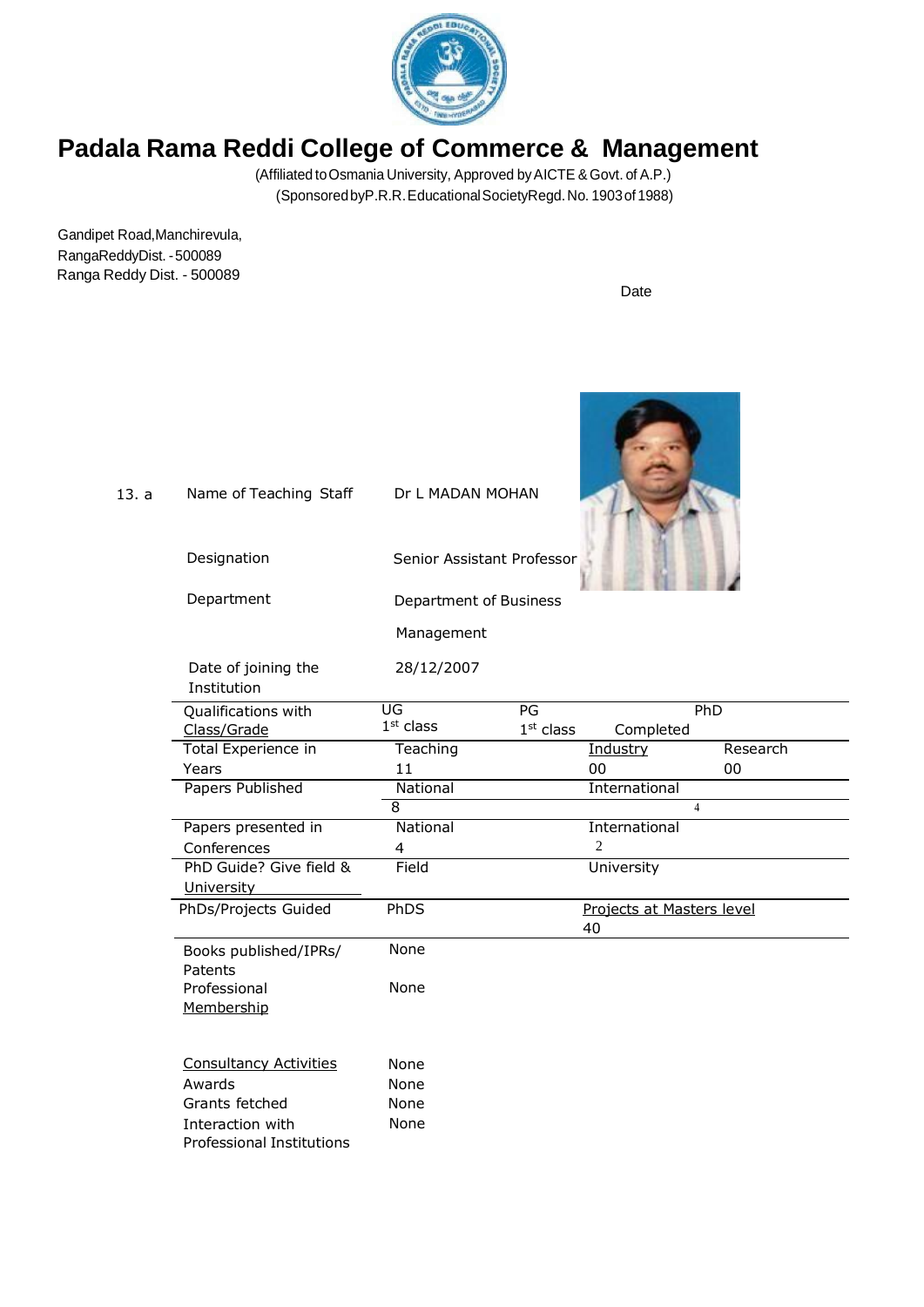

(Affiliated toOsmania University, Approved byAICTE &Govt. of A.P.) (SponsoredbyP.R.R.EducationalSocietyRegd.No. 1903of 1988)

Gandipet Road,Manchirevula, RangaReddyDist. -500089

> 13. b Name of Teaching Staff Designation Department Date of joining the Institution

Dr S. Phani Shekhar Principal &Associate Professor Business Management 01-11-2002



| Qualifications with           | UG                             | PG                 | PhD                       |
|-------------------------------|--------------------------------|--------------------|---------------------------|
| Class/Grade                   | B. Com. 1 <sup>st</sup> Class  | M.B.A. $1st Class$ | <b>Completed</b>          |
|                               |                                |                    |                           |
| Total Experience in Years     | Teaching                       | Industry           | Research                  |
|                               | 14<br>1                        |                    | 3                         |
| Papers Published              | National                       | International      |                           |
|                               | Nil                            | Nil                |                           |
|                               |                                |                    |                           |
| Papers presented in           | National                       | International      |                           |
| Conferences                   | Nil                            | Nil                |                           |
| PhD Guide? Give field &       | Field                          | <b>University</b>  |                           |
| <u>University</u>             |                                |                    |                           |
|                               |                                |                    |                           |
| PhDs/Projects Guided          | PhDS                           |                    | Projects at Masters level |
|                               |                                | 300                |                           |
| Books published/IPRs/         | None                           |                    |                           |
| Patents                       |                                |                    |                           |
|                               |                                |                    |                           |
| Professional Membership       | None                           |                    |                           |
| <b>Consultancy Activities</b> | Director                       |                    |                           |
|                               | Padmaja Paper Boards Pvt. Ltd. |                    |                           |
| Awards                        | None                           |                    |                           |
| Grants fetched                | None                           |                    |                           |
| Interaction with              | None                           |                    |                           |
| Professional Institutions     |                                |                    |                           |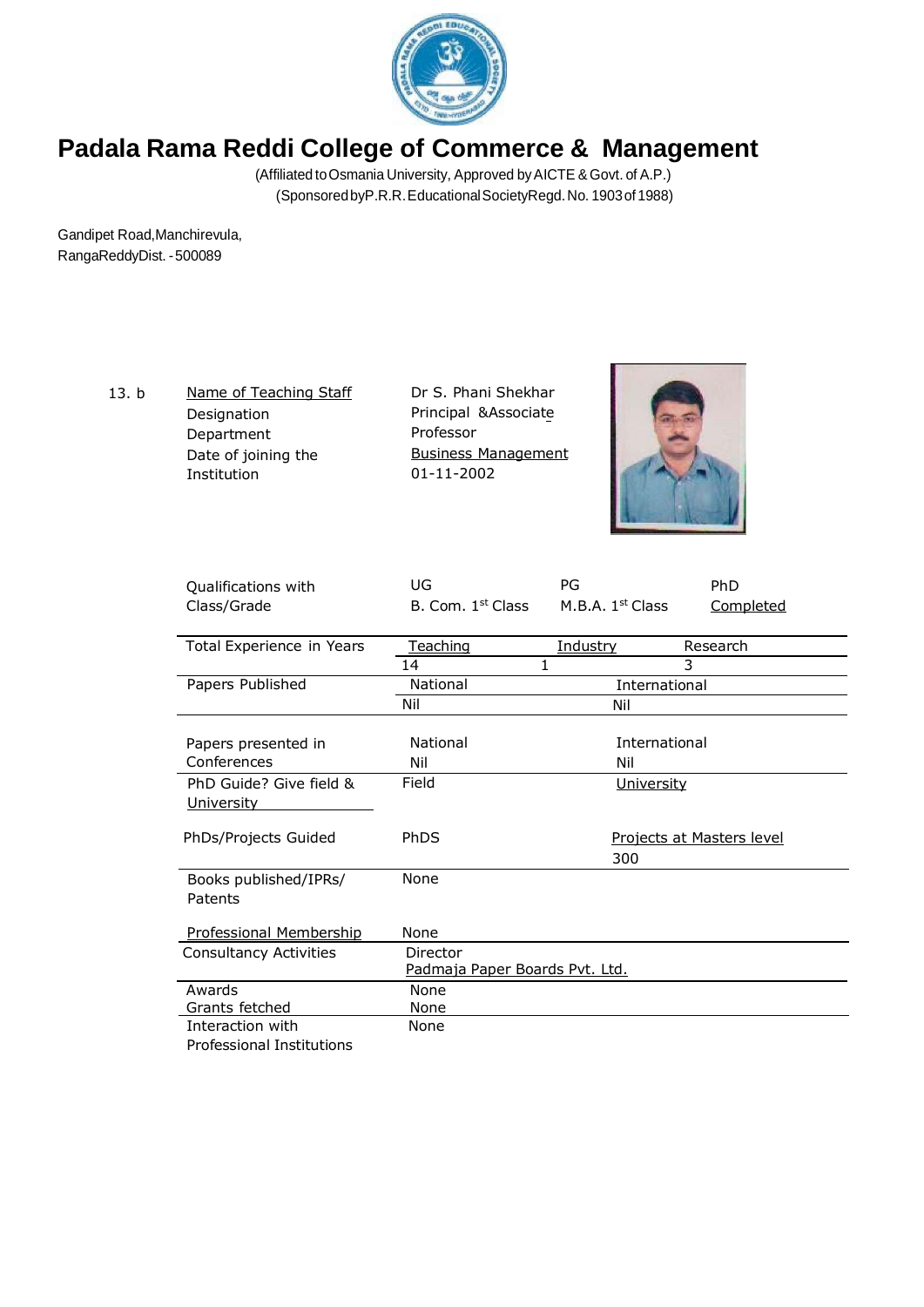

(Affiliated to Osmania University, Approved by AICTE & Govt. of A.P.) (SponsoredbyP.R.R.EducationalSocietyRegd.No. 1903of 1988)

Gandipet Road,Manchirevula, RangaReddyDist. -500089

Date

13. c Name of Teaching Staff Designation **Department** Date of joining the Institution

UY ANUPAMA Assistant Professor Business Management 10/10/2012



| Qualifications with                           | UG                             | PG                                                                             | PhD                              |
|-----------------------------------------------|--------------------------------|--------------------------------------------------------------------------------|----------------------------------|
| Class/Grade                                   | B.A(MES) 1 <sup>st</sup> class | M.Sc, MBA                                                                      |                                  |
| Total Experience in                           | Teaching                       | <b>Industry</b>                                                                | Research                         |
| Years                                         | 14                             | 0                                                                              | 0                                |
|                                               |                                |                                                                                |                                  |
| Papers Published                              | National                       | International                                                                  |                                  |
|                                               | 02                             | 0                                                                              |                                  |
| Papers presented in                           | National                       | International                                                                  |                                  |
| Conferences                                   | 02                             | 0                                                                              |                                  |
| PhD Guide? Give field &<br>University         | Field                          | University                                                                     |                                  |
| PhDs/Projects Guided                          | PhDS                           | 100                                                                            | <b>Projects at Masters level</b> |
| Books published/IPRs/<br>Patents              | None                           |                                                                                |                                  |
| Professional                                  | None                           |                                                                                |                                  |
| Membership                                    |                                |                                                                                |                                  |
| <b>Consultancy Activities</b>                 |                                |                                                                                |                                  |
|                                               |                                |                                                                                |                                  |
| Awards                                        |                                | 3 GOLD MEDALS secured in Msc<br>5000 cash Prize as a best Faculty Guide in INC |                                  |
| Grants fetched                                | None                           |                                                                                |                                  |
| Interaction with<br>Professional Institutions | None                           |                                                                                |                                  |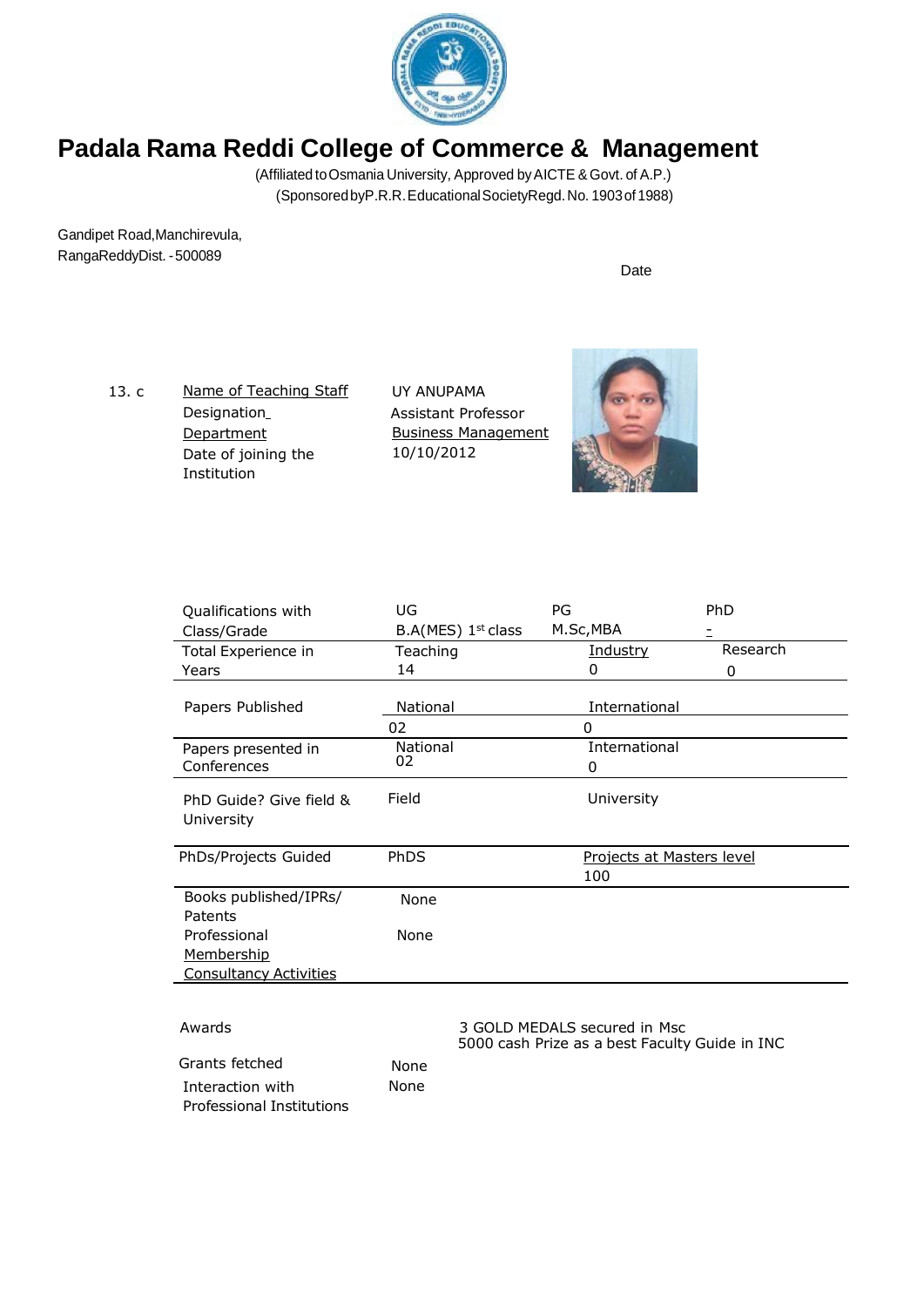

(Affiliated toOsmania University, Approved byAICTE &Govt. of A.P.) (SponsoredbyP.R.R.EducationalSocietyRegd.No. 1903of 1988)

Gandipet Road,Manchirevula, RangaReddyDist. -500089

> 13. d <u>Name of Teaching Staff</u> **Designation Department** Date of joining the Institution

Dr R.BHARATHI Associate Professor Business Management 01/09/2012



| Qualifications with                           | UG           | PG                        | PhD              |
|-----------------------------------------------|--------------|---------------------------|------------------|
| Class/Grade                                   | BCOM(Voc)1st | MBA $1st$ class           | <b>COMPLETED</b> |
|                                               | class        |                           |                  |
|                                               |              |                           |                  |
| Total Experience in                           | Teaching     | Industry                  | Research         |
| Years                                         | 13           | <u>01</u>                 |                  |
| Papers Published                              | National     | International             |                  |
|                                               | ÛŤ           | ŪΤ                        |                  |
| Papers presented in                           | National     | International             |                  |
| Conferences                                   |              |                           |                  |
| PhD Guide? Give field &                       | Field        | <b>University</b>         |                  |
| <u>University</u>                             |              |                           |                  |
| PhDs/Projects Guided                          | PhD          | Projects at Masters level |                  |
|                                               |              | 300                       |                  |
| Books published/IPRs/                         | None         |                           |                  |
| Patents                                       |              |                           |                  |
| Professional                                  | None         |                           |                  |
| Membership                                    |              |                           |                  |
| <b>Consultancy Activities</b>                 | None         |                           |                  |
| Awards                                        | None         |                           |                  |
| Grants fetched                                | None         |                           |                  |
| Interaction with<br>Professional Institutions | None         |                           |                  |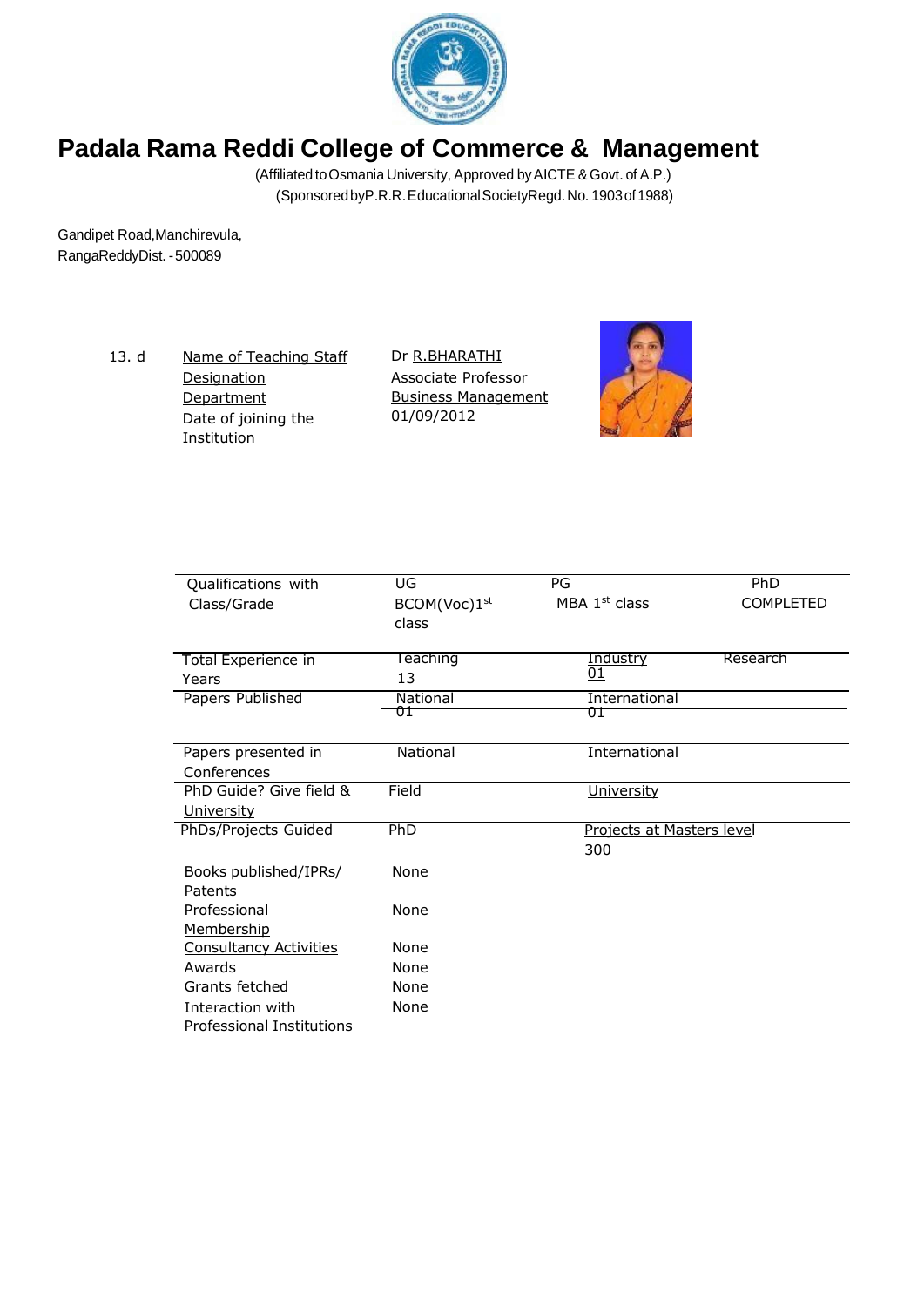

(Affiliated toOsmania University, Approved byAICTE &Govt. of A.P.) (SponsoredbyP.R.R.EducationalSocietyRegd.No. 1903of 1988)

Gandipet Road,Manchirevula, RangaReddyDist. -500089

| 13. e | Name of Teaching Staff             | M SRIKANTH                                        |  |
|-------|------------------------------------|---------------------------------------------------|--|
|       | <b>Designation</b><br>Department   | Assistant Professor<br><b>Business Management</b> |  |
|       | Date of joining the<br>Institution | 01/09/2016                                        |  |

| Qualifications with<br>Class/Grade | UG<br>$1st$ class | PG<br>M.B.A $1st$ class          | PhD      |
|------------------------------------|-------------------|----------------------------------|----------|
|                                    |                   |                                  |          |
| Total Experience in<br>Years       | Teaching<br>04    | <u>Industry</u>                  | Research |
|                                    |                   |                                  |          |
| Papers Published                   | National          | International                    |          |
|                                    |                   |                                  |          |
| Papers presented in                | National          | International                    |          |
| Conferences                        |                   |                                  |          |
| PhD Guide? Give field &            | Field             | University                       |          |
| University                         |                   |                                  |          |
| PhDs/Projects Guided               | PhDS              | <b>Projects at Masters level</b> |          |
|                                    |                   | 60                               |          |
| Books published/IPRs/              | None              |                                  |          |
| Patents                            |                   |                                  |          |
| Professional                       | None              |                                  |          |
| <b>Membership</b>                  |                   |                                  |          |
| <b>Consultancy Activities</b>      | None              |                                  |          |
| Awards                             | None              |                                  |          |
| Grants fetched                     | None              |                                  |          |
| Interaction with                   | None              |                                  |          |
| <b>Professional Institutions</b>   |                   |                                  |          |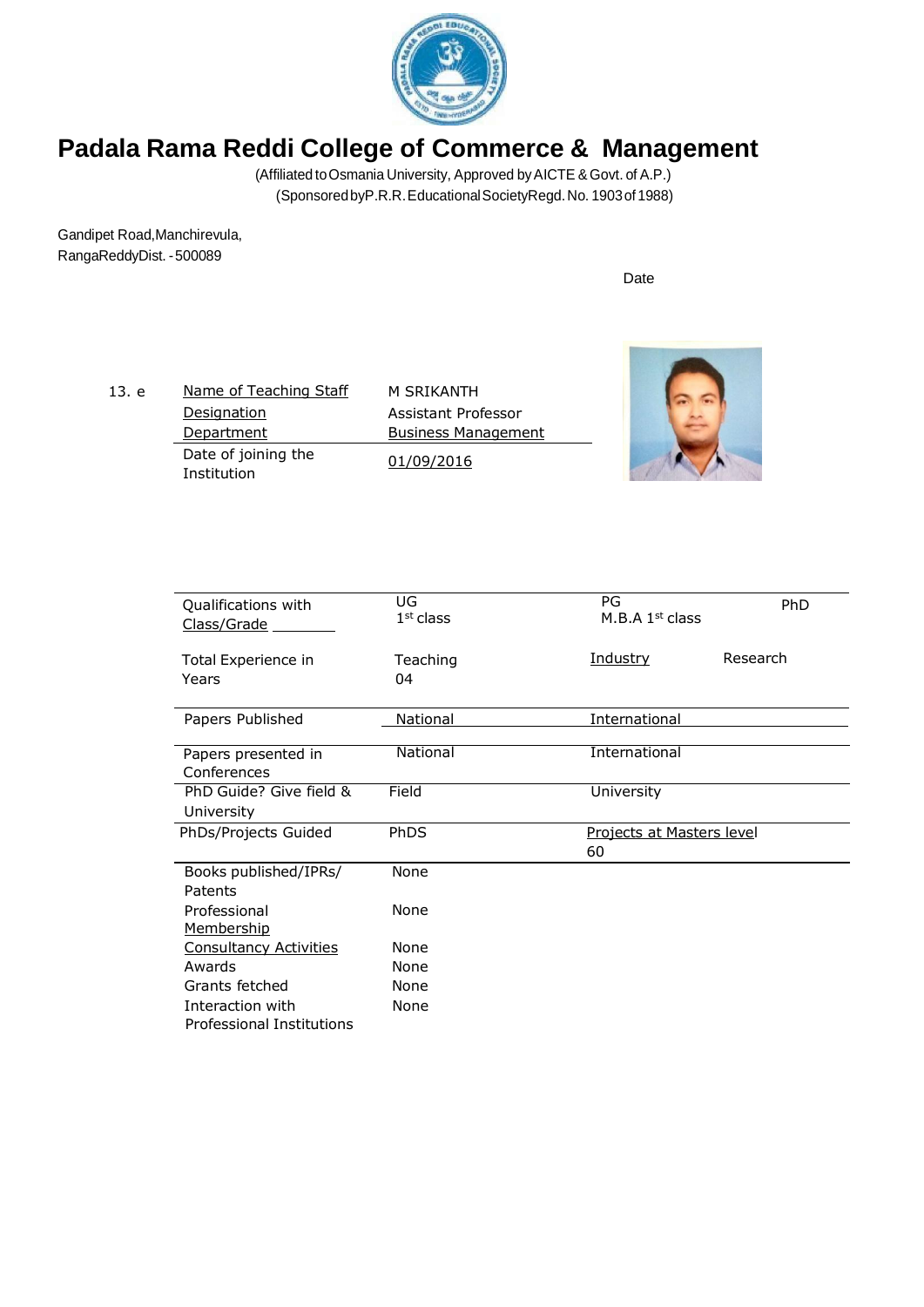

(Affiliated toOsmania University, Approved byAICTE &Govt. of A.P.) (SponsoredbyP.R.R.EducationalSocietyRegd.No. 1903of 1988)

Gandipet Road,Manchirevula, RangaReddyDist. -500089

> 13. f <u>Name of Teaching Staff</u> Designation \_ **Department** Date of joining the Institution

B.Manikanth Goud Assistant Professor Business Management



| Qualifications with              | UG<br>$B.Sc$ 2 <sup>nd</sup> class | PG                               | PhD      |
|----------------------------------|------------------------------------|----------------------------------|----------|
| Class/Grade                      |                                    | M.B.A $1st$ class                |          |
| Total Experience in              | Teaching                           | <u>Industry</u>                  | Research |
| Years                            | 4                                  | 0                                |          |
| Papers Published                 | National                           | International                    |          |
| Papers presented in              | National                           | International                    |          |
| Conferences                      |                                    |                                  |          |
| PhD Guide? Give field &          | Field                              | <b>University</b>                |          |
| <u>University</u>                |                                    |                                  |          |
| PhDs/Projects Guided             | <b>PhDS</b>                        | <b>Projects at Masters level</b> |          |
|                                  |                                    | 52                               |          |
| Books published/IPRs/<br>Patents | None                               |                                  |          |
| Professional<br>Membership       | None                               |                                  |          |
| <b>Consultancy Activities</b>    | None                               |                                  |          |
| Awards                           | None                               |                                  |          |
| Grants fetched                   | None                               |                                  |          |
| Interaction with                 | None                               |                                  |          |
| Professional Institutions        |                                    |                                  |          |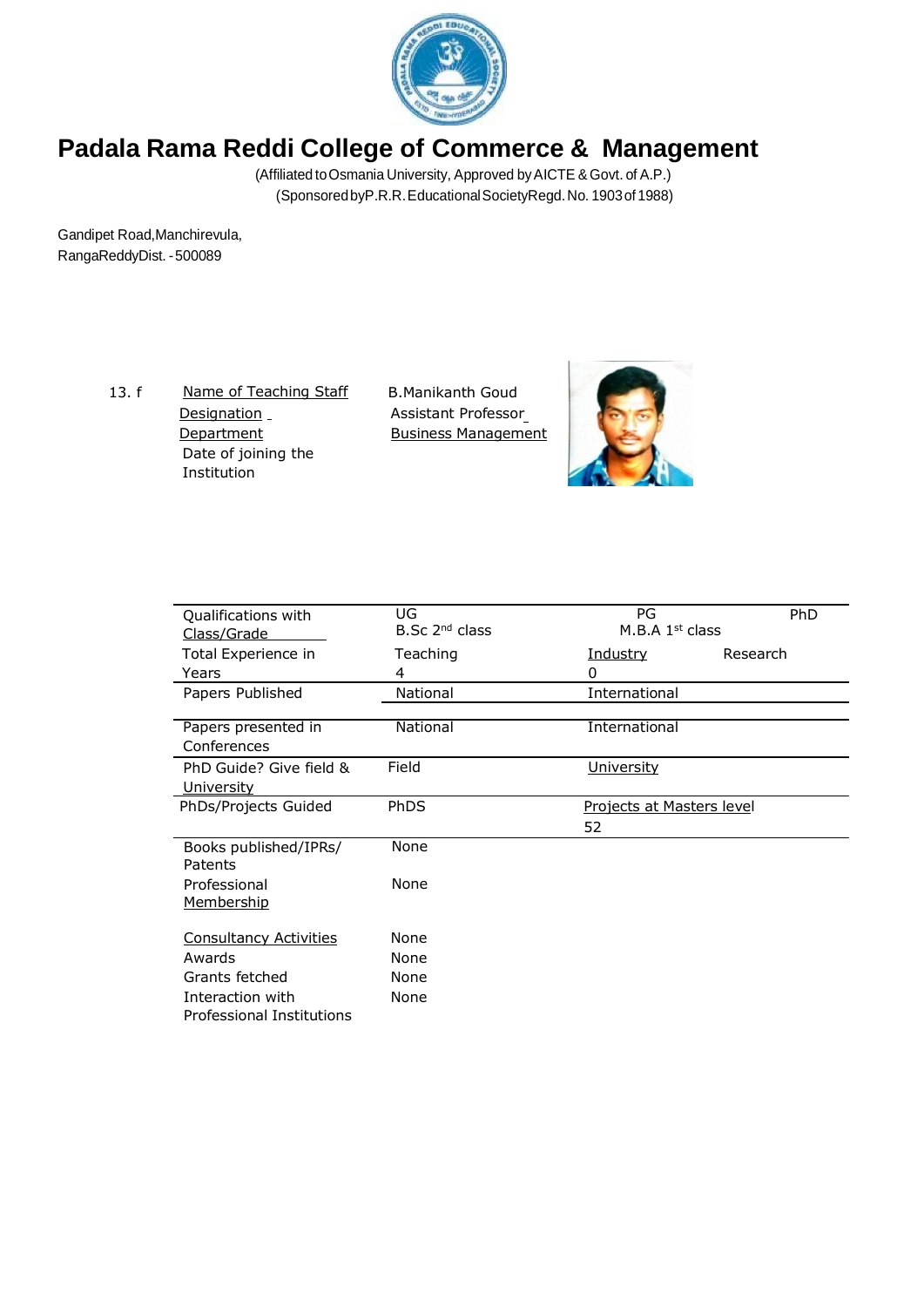

(Affiliated toOsmania University, Approved byAICTE &Govt. of A.P.) (SponsoredbyP.R.R.EducationalSocietyRegd.No. 1903of 1988)

Gandipet Road,Manchirevula, RangaReddyDist. -500089

> 13. g <u>Name of Teaching Staff</u> **Designation Department** Date of joining the Institution

K.Shesha Shayan Assistant Professor Business Management 01/09/2016



| Qualifications with<br>Class/Grade                   | UG<br>B.Com 1 <sup>st</sup> class | PG<br>M.B.A $1st$ class         | <b>PhD</b> |
|------------------------------------------------------|-----------------------------------|---------------------------------|------------|
| Total Experience in<br>Years                         | Teaching<br>04                    | Industry                        | Research   |
| Papers Published                                     | National                          | International                   |            |
| Papers presented in<br>Conferences                   | National                          | International                   |            |
| PhD Guide? Give field &<br><b>University</b>         | Field                             | University                      |            |
| PhDs/Projects Guided                                 | PhDS                              | Projects at Masters level<br>60 |            |
| Books published/IPRs/<br>Patents                     | None                              |                                 |            |
| Professional<br><u>Membership</u>                    | None                              |                                 |            |
| <b>Consultancy Activities</b>                        | None                              |                                 |            |
| Awards                                               | None                              |                                 |            |
| Grants fetched                                       | None                              |                                 |            |
| Interaction with<br><b>Professional Institutions</b> | None                              |                                 |            |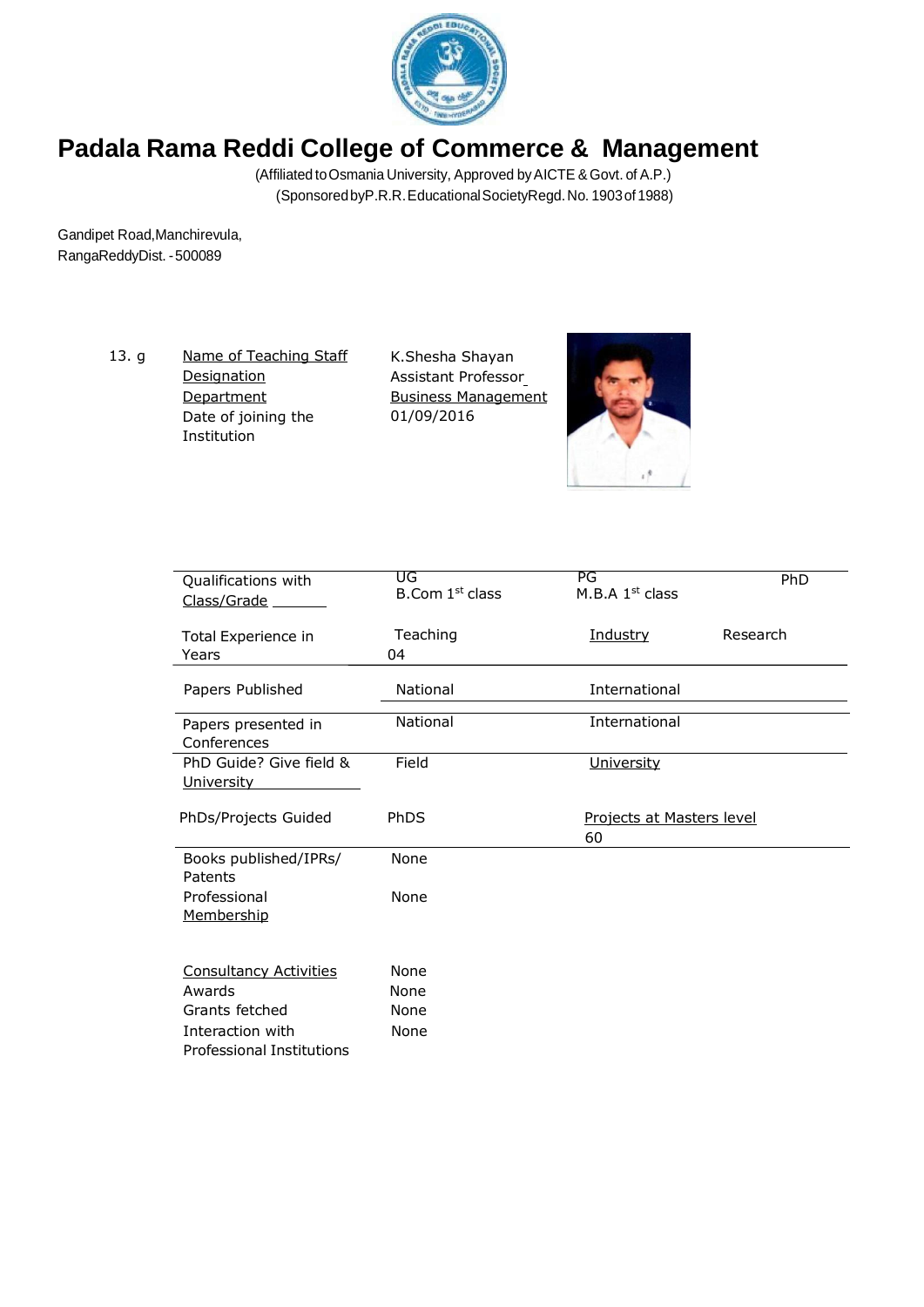

(Affiliated toOsmania University, Approved byAICTE &Govt. of A.P.) (SponsoredbyP.R.R.EducationalSocietyRegd.No. 1903of 1988)

Gandipet Road,Manchirevula, RangaReddyDist. -500089

> 13. h Name of Teaching Staff **Designation Department** Date of joining the Institution

G.Srikanth Yadav Assistant Professor Business Management 01/09/2016



| Qualifications<br>with                | UG                                            | PG            | <b>PhD</b>                |
|---------------------------------------|-----------------------------------------------|---------------|---------------------------|
| Class/Grade                           | B.Com - 1 <sup>st</sup> Class MBA - 1st Class |               |                           |
| Total Experience in                   | Teaching                                      | Industry      | Research                  |
| Years                                 | 4                                             |               |                           |
| Papers Published                      | National                                      | International |                           |
| Papers presented in<br>Conferences    | National                                      | International |                           |
| PhD Guide? Give field &<br>University | Field                                         | University    |                           |
| PhDs/Projects Guided                  | PhDS                                          |               | Projects at Masters level |
| Books published/IPRs/<br>Patents      | None                                          |               |                           |
| Professional<br>Membership            | None                                          |               |                           |
| <b>Consultancy Activities</b>         | None                                          |               |                           |
| Awards                                | None                                          |               |                           |
| Grants fetched                        | None                                          |               |                           |
| Interaction with                      | None                                          |               |                           |
| Professional Institutions             |                                               |               |                           |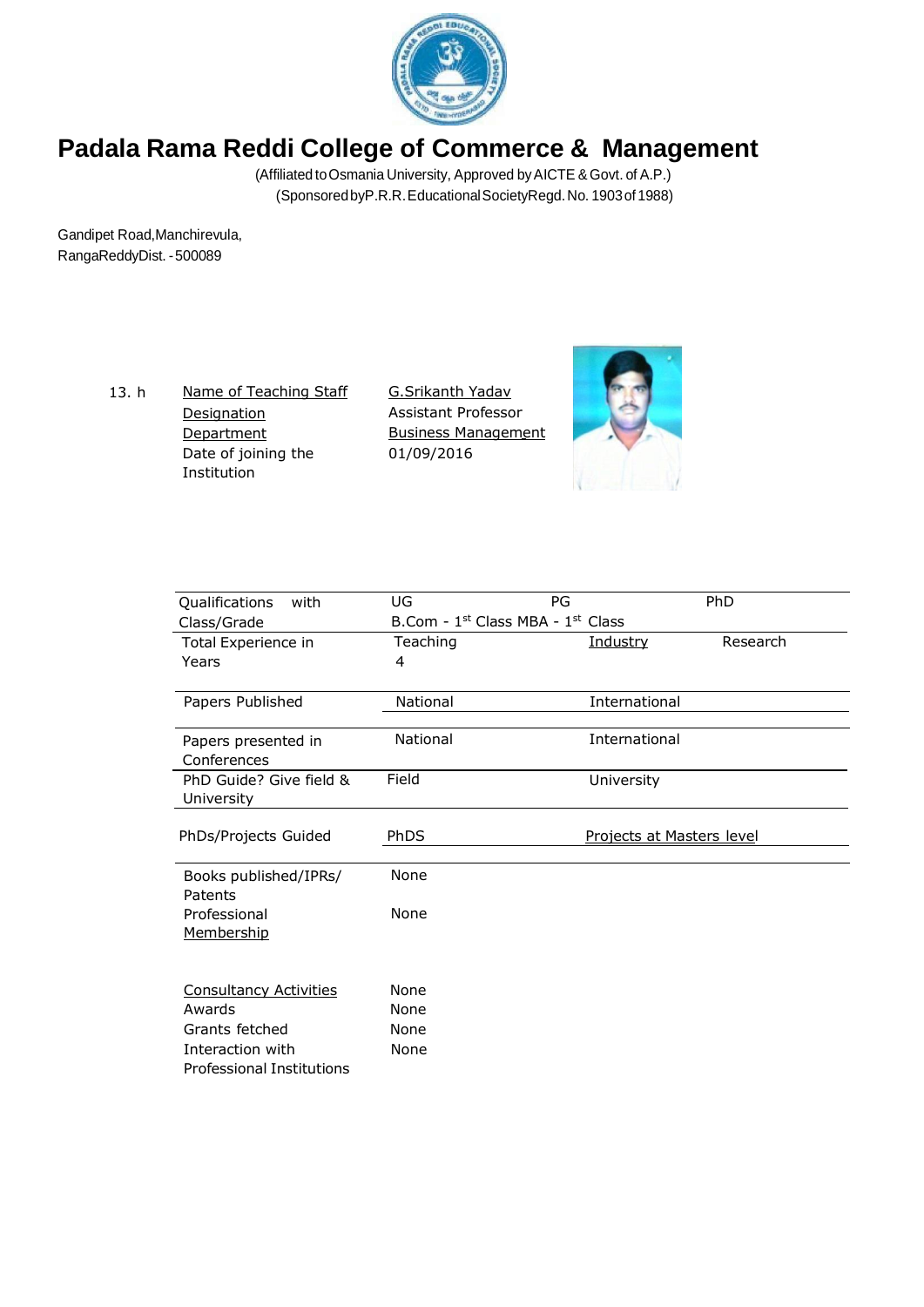

(Affiliated toOsmania University, Approved byAICTE &Govt. of A.P.) (SponsoredbyP.R.R.EducationalSocietyRegd.No. 1903of 1988)

Gandipet Road,Manchirevula, RangaReddyDist. -500089

> 13.i Name of Teaching Staff Designation **Department** Date of joining the Institution

P.Pradeep Assistant Professor **Business Management** 01/09/2016



| Qualifications<br>with<br>Class/Grade                | UG<br>$1st$ class | PG<br>M.B.A $1st$ class         | PhD      |
|------------------------------------------------------|-------------------|---------------------------------|----------|
| Total Experience in<br>Years                         | Teaching<br>4 yr  | Industry                        | Research |
| Papers Published                                     | National          | International                   |          |
| Papers presented in<br>Conferences                   | National          | International                   |          |
| PhD Guide? Give field &<br>University                | Field             | University                      |          |
| PhDs/Projects Guided                                 | PhDS              | Projects at Masters level<br>15 |          |
| Books published/IPRs/<br>Patents                     | None              |                                 |          |
| Professional<br><u>Membership</u>                    | None              |                                 |          |
| <b>Consultancy Activities</b>                        | None              |                                 |          |
| Awards                                               | None              |                                 |          |
| Grants fetched                                       | None              |                                 |          |
| Interaction with<br><b>Professional Institutions</b> | None              |                                 |          |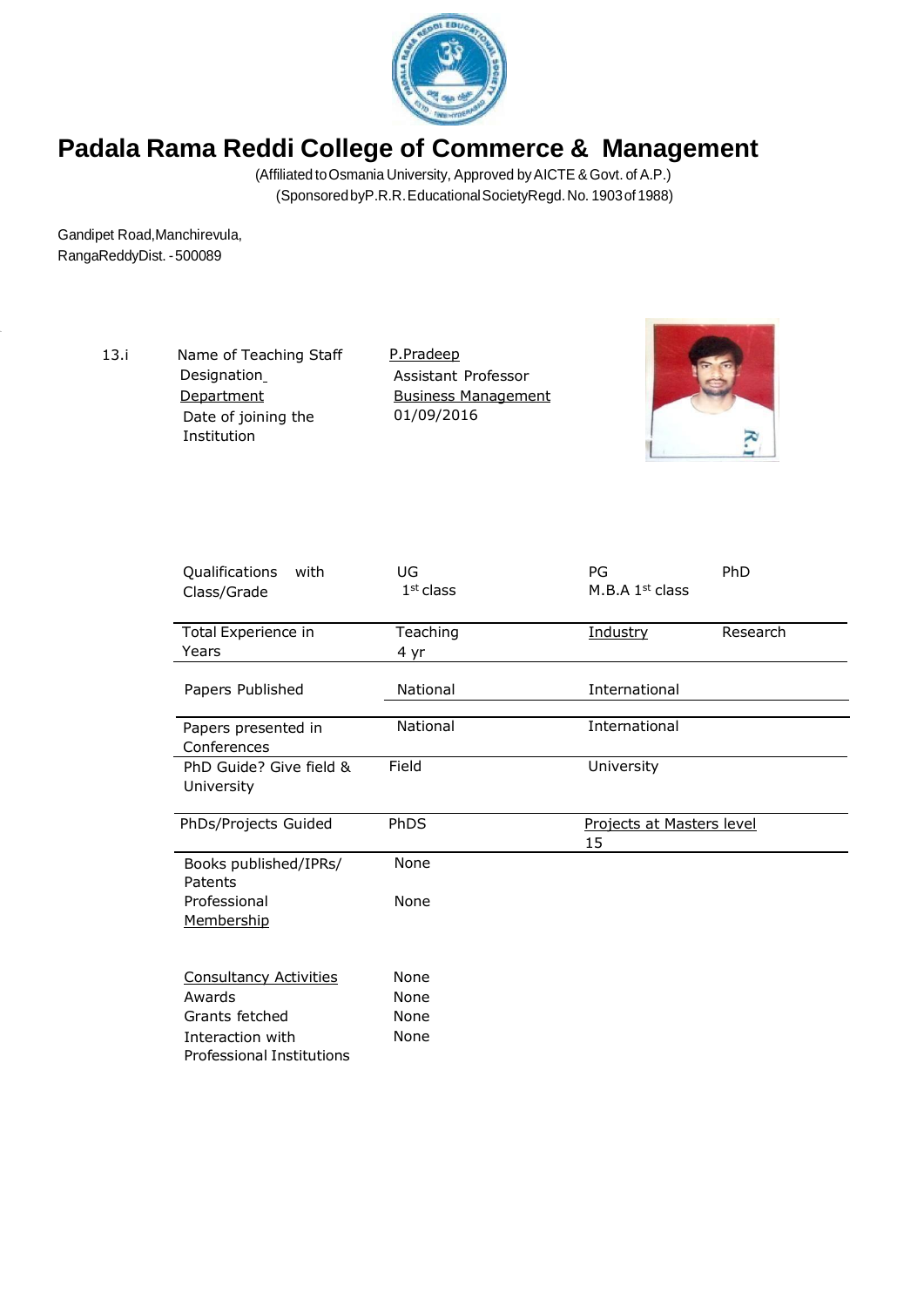

(Affiliated to Osmania University, Approved by AICTE & Govt. of A.P.) (SponsoredbyP.R.R.EducationalSocietyRegd.No. 1903of 1988)

Gandipet Road, Manchirevula, RangaReddyDist. - 500075 Date

| 14 | Admission quota                     | Category A (70% seats): Convenor Quota Category B (30% seats):<br>Management Quota                       |                      |                                 |  |
|----|-------------------------------------|----------------------------------------------------------------------------------------------------------|----------------------|---------------------------------|--|
|    | Entrance test/admission<br>criteria | Category A (70% seats): ICETQua Category B (30%<br>seats): First Clas Degree with or with out ICET Quali |                      | lified<br>s Bachelor's fication |  |
|    | Cut off/last candidate<br>admitted  | 2020-2021                                                                                                | 2019-2020            | 2018-2019                       |  |
|    |                                     | <b>ICET CONVENOR</b>                                                                                     | <b>ICET CONVENOR</b> | <b>ICET CONVENOR</b>            |  |
|    | Fees in rupees                      | 2017-2018                                                                                                | 2016-2017            | 2015-2016                       |  |
|    |                                     | 40000                                                                                                    | 40000                | 40000                           |  |
|    | Number of Fee Waivers               | 2022-2021                                                                                                | 2019-2020            | 2018-2019                       |  |
|    | offered                             | Nil                                                                                                      | Nil                  | Nil                             |  |
|    | Admission calendar                  | Admission Calender is scheduled by ICET Convenor                                                         |                      |                                 |  |
|    | PIO quota                           | No.                                                                                                      |                      |                                 |  |

15. Infrastructural

lnformation Classroom/Tutorial Room facilities

7 Classrooms (66 sq.m.) 2 Tutorial rooms (33 sq.m.)



Laboratory details Computer Centre facilities

Not Applicable 1 x150 sq.m 1 x 30 sq.m

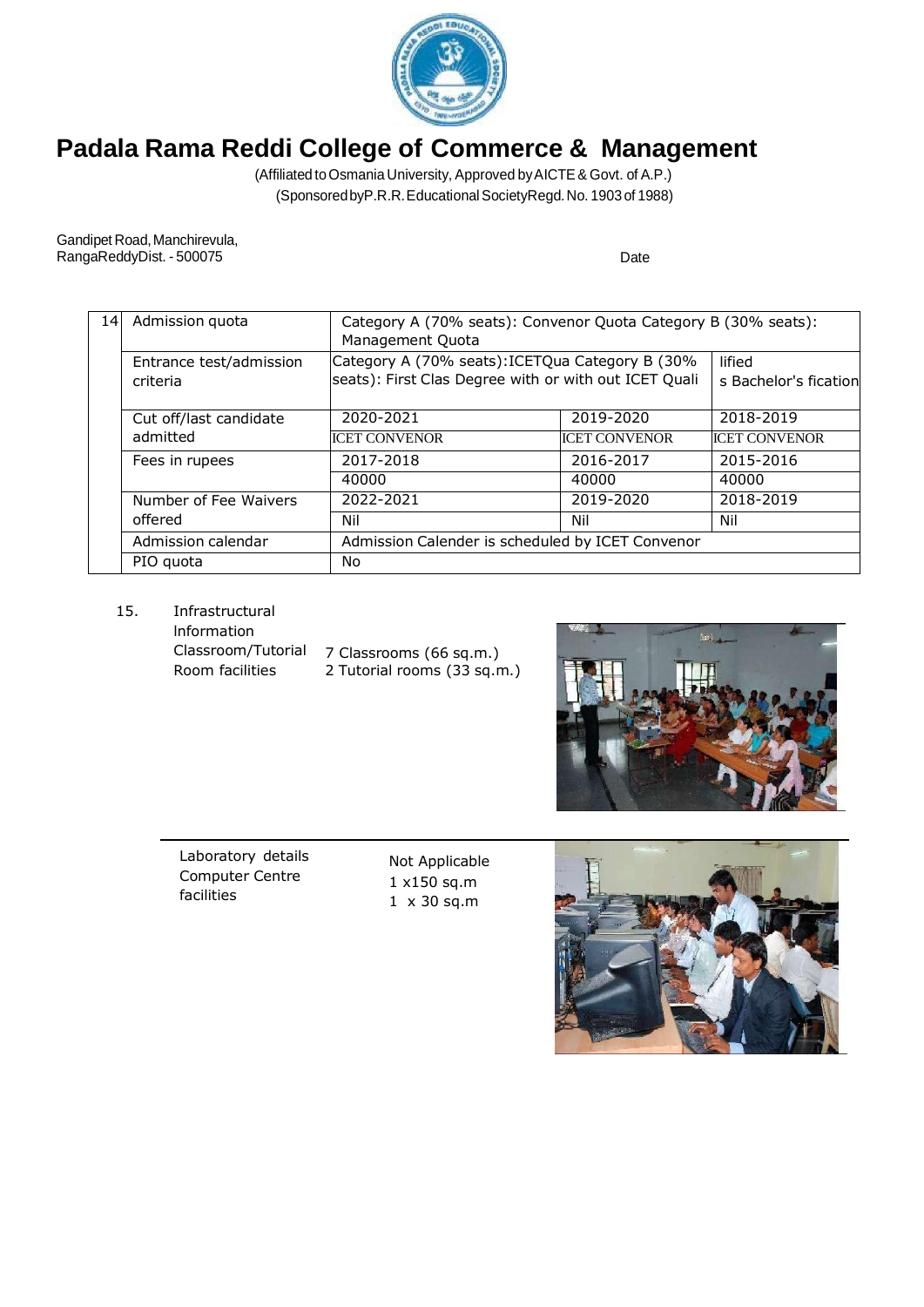

(Affiliated toOsmaniaUniversity, Approved byAICTE & Govt. of A.P.) (SponsoredbyP.R.R.EducationalSocietyRegd.No. 1903of 1988)

Gandipet Road,Manchirevula, Ranga Reddy Dist. - 500075

| Library facilities<br>Auditorium/Seminar<br>Halls/Amphi | $1 \times 170$ sq.m.<br>$1 \times 170$ sq.m. |  |
|---------------------------------------------------------|----------------------------------------------|--|
| Cafeteria                                               | 1 x 150 sq.m.                                |  |
| Indoor sports facilities                                |                                              |  |
| Outdoor sports facilities                               | Yes                                          |  |
| <b>Gymnasium facilities</b>                             | Yes                                          |  |
| Facilities for disabled                                 |                                              |  |
| Any other facilities                                    | <b>Barrier Free Environment</b>              |  |
|                                                         | None                                         |  |

| Iб. | Boys Hostel                | None |
|-----|----------------------------|------|
|     | Girls Hostel               | None |
|     | Medical & other Facilities | None |
|     | at Hostel                  |      |

| 17. | <b>Academic Sessions</b>            | July to May                                                                                                                               |
|-----|-------------------------------------|-------------------------------------------------------------------------------------------------------------------------------------------|
|     | Examinations system,<br>Year/Sem    | Examinations are conducted by Osmania University and<br>the schedule is notified by the University as and when the<br>exams are scheduled |
|     | Period of declaration of<br>results | Two months from the date of last examination                                                                                              |

| 18. | Counseling / Mentoring    | Available |
|-----|---------------------------|-----------|
|     | Career Counseling         | Available |
|     | <b>Medical facilities</b> | Available |
|     | Student Insurance         | Available |